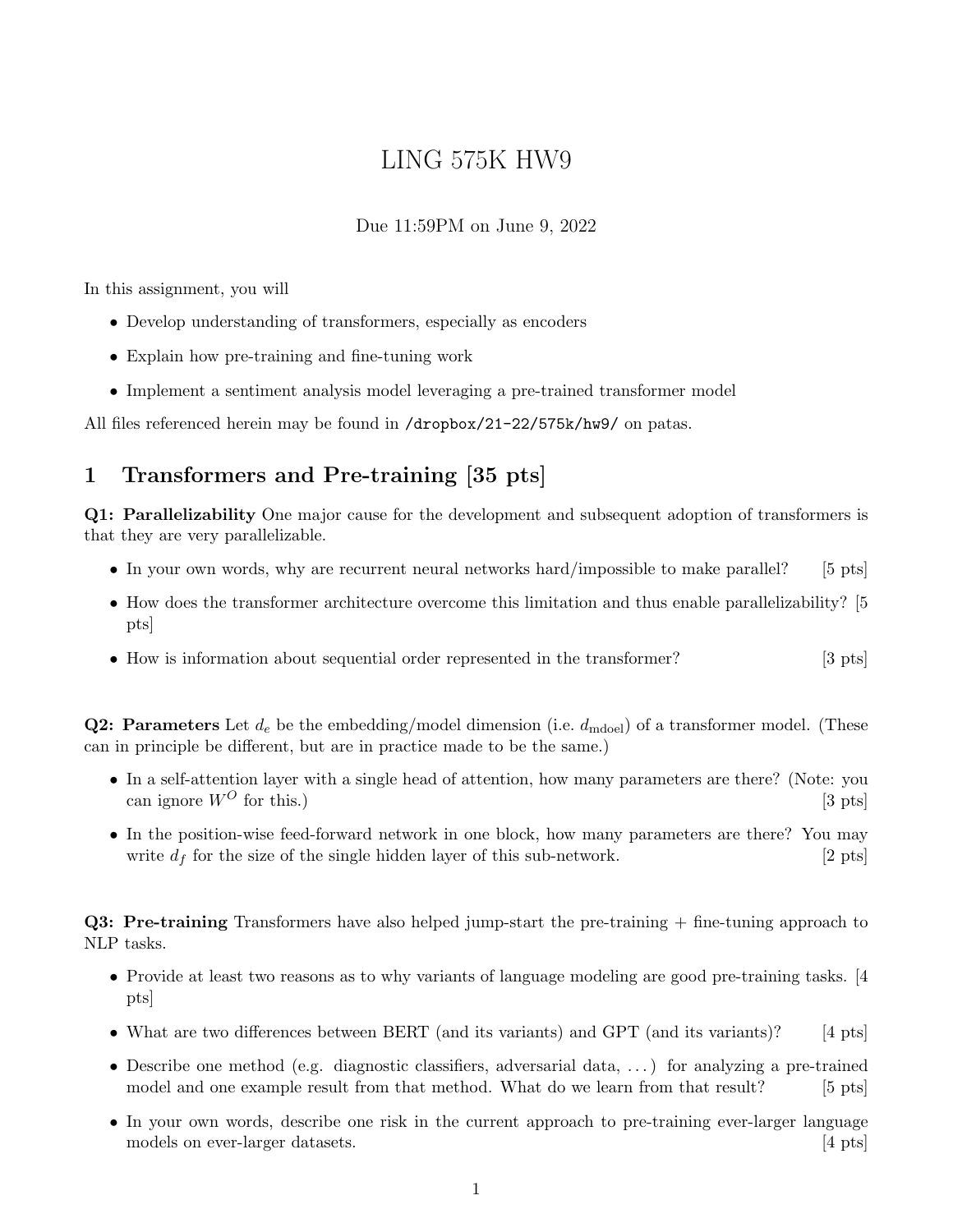### 2 Implementing a Transformer-based Sentiment Classifier [30 pts]

In the coding portion of this assignment, you will implement a model for sentiment analysis on the SST dataset, using a pretrained transformer as a text encoder. In particular, the following paper trains and makes available several "mini-BERTs", i.e. transformer encoders trained on masked language modeling, but of significantly smaller sizes than BERT: [Well-Read Students Learn Better: On the Importance of](https://arxiv.org/pdf/1908.08962.pdf) [Pre-training Compact Models.](https://arxiv.org/pdf/1908.08962.pdf) By default, we will use their smallest model, which has 2 layers and a hidden dimension of 128.

Q1: Implement PretrainedClassifier In model.py, you will find the skeleton of a classifier that uses the representation of the special token '[CLS]' from a pretrained model (self.encoder) to make classification decisions. You must:

- In  $\text{unit}$ , initialize self.output to be a linear layer of the right shape. The comment there provides more information.
- Implement .forward, which: extracts the top-layer '[CLS]' representation and then passes that through a linear layer to produce logits over the sentiment classes. Please read the comments (and the docs referenced therein) closely.

# 3 Running the Classifier [10 pts]

run.py contains a basic training loop for SST classification, using the final layer's representation of '[CLS]' of a pre-trained transformer encoder. It will record the training and dev loss at each epoch, and save the best model according to dev loss. At the end, it samples 10 random dev data points and prints the review, the gold label, and the model's prediction.

Q1: Default parameters Execute run.py with its default arguments. Please report: the best dev loss, the epoch at which the best dev loss was achieved, and the best model's dev accuracy. Moreover, please include: the 10 random dev examples, with gold labels and model predictions here. In 2-3 sentences, describe what you see and observe any trends in what the model gets right and what (and/or how) it gets things wrong. [5 pts]

Q3: Comparison to RNN Classifier In 2-3 sentences, please explain what differences you see in the classification decisions by this model using a pretrained transformer and the RNN classifier that you trained in HW6. What do you think may be causing these effects (or lack thereof)? [5 pts]

#### 4 Testing your code

In the dropbox folder for this assignment, you will find a file test all.py with a few very simple unit tests for the methods that you need to implement. You can verify that your code passes the tests by running pytest from your code's directory, with the course's conda environment activated.

#### Submission Instructions

In your submission, include the following:

• readme.(txt|pdf) that includes your answers to §1 and §3.